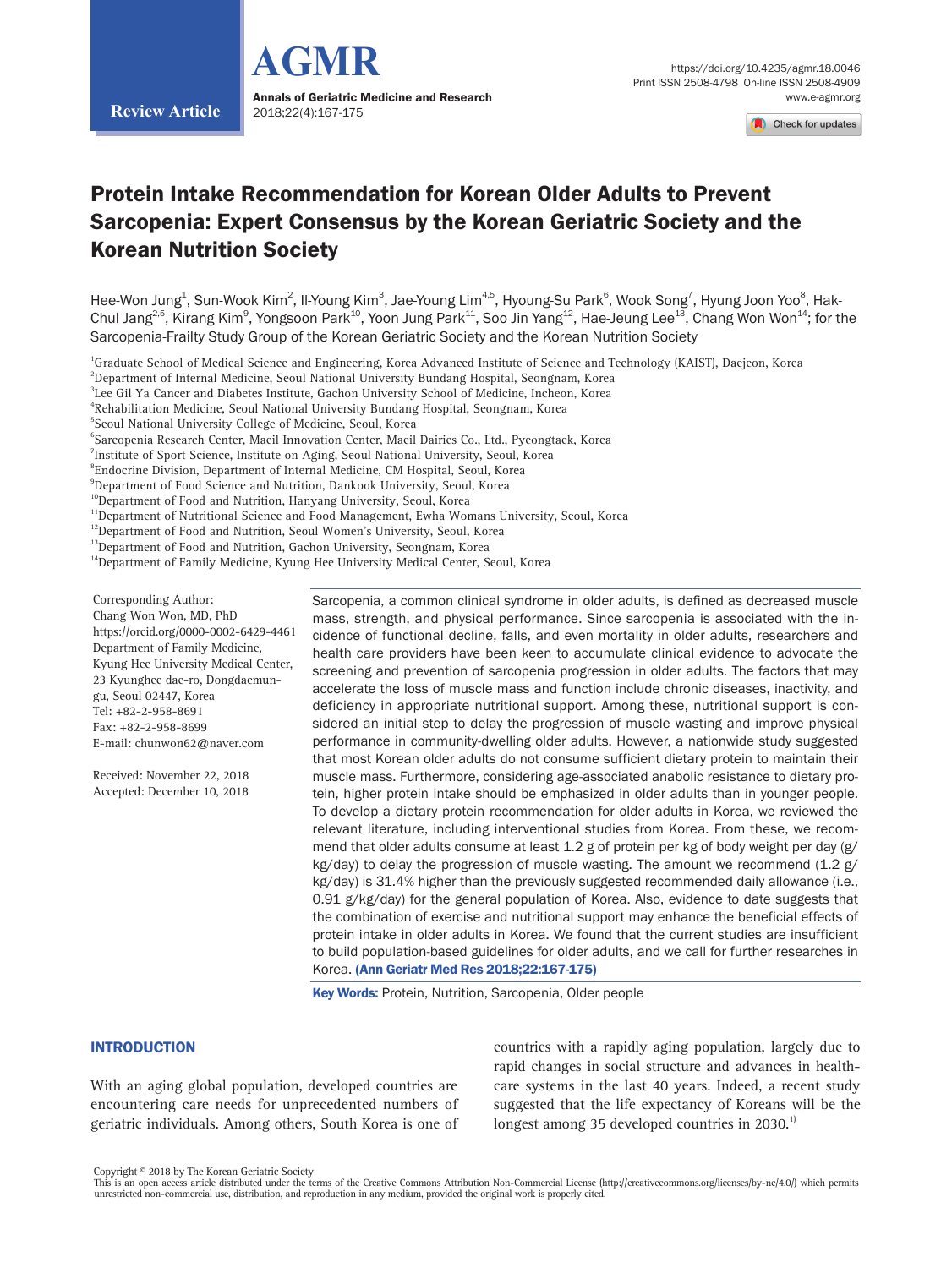Sarcopenia, defined as a state of decreased muscle mass and strength/performance that occurs with aging, $^{2}$  is one of the most common clinical syndromes observed in older adults. Indeed, prevalence of sarcopenia exceeds 15 percent in Korean community dwelling older people when assessed by algorithms from Asian Working Group of Sarcopenia.3,4) Sarcopenia is associated with adverse health outcomes in older adults, increased incidence of disabilities,<sup>5)</sup> increased risk of falls,<sup>6)</sup> vulnerabilities to various medical<sup>7,8)</sup> and surgical treatments,<sup>9)</sup> lower quality of life,<sup>10)</sup> and even increased risk of death.<sup>11,12)</sup> With these possible serious adverse outcomes associated with sarcopenia, researchers and health care providers have been ardent to create clinical evidences to advocate screening and preventing progressions of sarcopenia in older adults. $13-15$ 

Cumulating studies have discovered multiple pathophysiological factors and clinical conditions in sarcopenia that may be applicable for interventions. Among clinical conditions, chronic diseases,<sup>16)</sup> inactivity,<sup>17)</sup> frailty,<sup>18)</sup> and deficiency in appropriate nutritional support<sup>17)</sup> have been associated with worsening muscle wasting. Researchers from academia and pharmaceutical industries have identified and targeted various molecular pathways to combat sarcopenia, including the myostatin/activin pathway, $19,20)$ androgen<sup>21)</sup> or other intranuclear receptor pathways, the mammalian target of rapamycinm (TOR) associated pathways, $22$ ) and others. $23$  However, nutritional support has been considered a low-hanging fruit or practical starting step to delay the progression of muscle wasting and improve physical performance in community-dwelling older adults, in terms of its clinical feasibility and lower cost compared to other kinds of interventions.<sup>24)</sup>

Since older adults are required to consume higher levels of essential amino acids (EAAs) to better preserve their muscles due to anabolic resistance, some scientists have suggested a higher target dietary protein intake in this population.25,26) Following these movements and reflecting compelling needs for appropriate nutritional guidance for Korean older adults regarding sarcopenia, the Sarcopenia-Frailty Study Group of the Korean Geriatric Society and the Korean Nutrition Society cooperated to provide this position paper on evidence-based recommendations for dietary protein intake to delay the progression of sarcopenia in older adults.

## THE CONSENSUS DEVELOPMENT PROCESS

#### Composition of the Consensus Development Committee

The Korean Geriatric Society and the Korean Nutrition Society co-organized a committee for the development of a consensus on dietary protein intake to reduce the incidence of sarcopenia and prevent the progression of muscle loss in Korean older adults. The committee included Chang Won Won, Hee-Won Jung, Sun-Wook Kim, Il-Young Kim, Jae-Young Lim, Hyoung-Su Park, Wook Song, Hyung Joon Yoo, Hak-Chul Jang from the Sarcopenia-Frailty

Study Group of the Korean Geriatric Society and Kirang Kim, Yongsoon Park, Yoon Jung Park, Soo Jin Yang, and Hae-Jeung Lee from the Korean Nutrition society. The consensus was prepared in an interdisciplinary manner, and the committee included professionals from geriatric medicine, family medicine, rehabilitation medicine, exercise physiology, and nutritional science. The committee had 4 meetings from 2016 to 2017 to develop research questions and literature reviews.

#### Working Process to Elicit Consensus

This recommendation was predicated on evidence-based medicine. Primarily, we collected evidence on protein intake and muscle mass or physical performance from among Korean studies. Also, since evidence on the effect of protein supplementation in Korea is scarce, we conducted a literature review of the existing recommendations and guidelines for protein intake of older adults from Google Scholar, PubMed, EBSCO, and Web of Science using the keywords "sarcopenia AND protein," "sarcopenia AND protein AND guideline," and "sarcopenia AND nutrition." After finding key studies, we constructed our key questions to prepare our guideline to provide clinically meaningful guidance. Our key questions included (1) What is the clinically recommended protein intake for Korean older adults? (2) Is there clinical relevance in varying characteristics of protein? (3) Are there synergistic benefits of exercise on nutritional support? (4) How should we address older patients with acute or chronic diseases in terms of dietary protein intake? Is increasing dietary protein intake harmful in some patient populations?

#### Completion of the Expert Consensus Guidelines

We used a nominal group technique to produce consensus guidelines based on the agreed opinions from the committee members. First, preliminary ideas from the Korean Nutrition Society were presented, and we derived agreed opinions in group discussions. The committee prepared key ideas from the discussions and presented the resulting preliminary guidelines at the Korean Geriatric Society Autumn meeting on November 27, 2016, to gather opinions and requests from participants of the major academic society in Korea.

## CLINICALLY RECOMMENDED PROTEIN INTAKE IN KO-REAN OLDER ADULTS

Summary: Based on the currently available evidence, we recommend a dietary protein intake of >1.2 g/kg and >20 g EAAs per day in healthy older adults.

Historically, recommendations for dietary protein intake have been based on the estimated minimum amount required to maintain nitrogen balance in adults, without considering physiological and biochemical alterations in maintaining skeletal muscle mass in older adults.<sup>26)</sup> In Ko-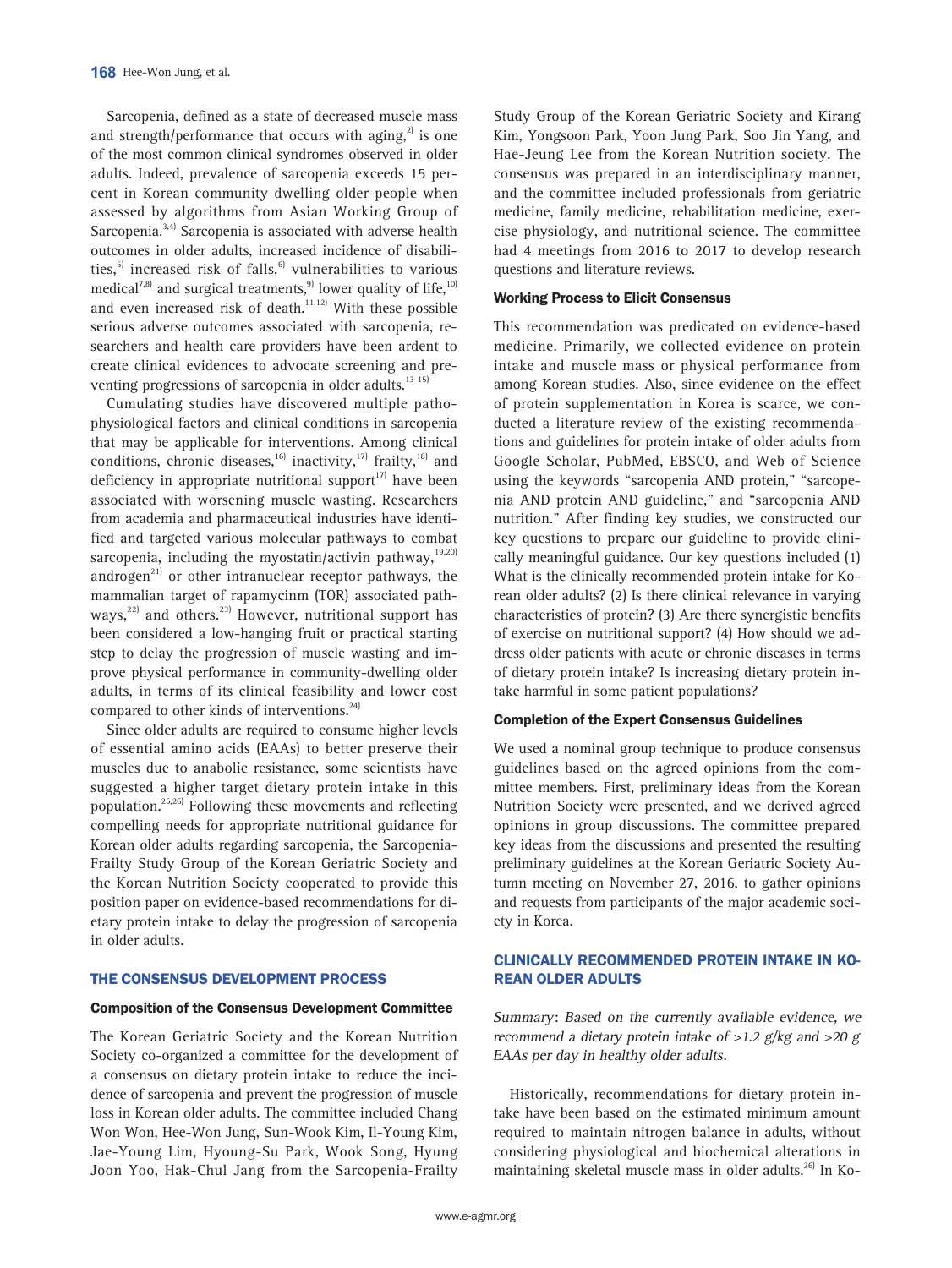rea, the current estimated average requirement (EAR) and recommended daily allowance (RDA) for protein intake are 0.73 g protein per kg of body weight per day (g/kg/ day) and 0.91 g/kg/day, respectively, for the general adult population.<sup>27)</sup> Using these EAR and RDA values,  $Park^{28}$ evaluated the status of dietary protein intake in older people aged 60 years or older using a 24-hour recall nutrition survey (NS) in the 6th Korea National Health and Nutrition Survey (KNHANES) from 2013 to 2014. In this study, the mean protein intakes were 1.03 and 0.90 g/kg/day in men and women, respectively. In terms of the EAR, 30.8% of the older men and 42.6% of the older women had insufficient protein intake. Based on the RDA, 47.9% of men and 60.1% of women had insufficient protein intake.

However, accumulating evidence has indicated that the RDA of dietary protein for the general adult population is insufficient to protect the muscle mass from catabolism in older adults. $29,30)$  The RDA assumes that it is enough to meet the dietary requirements of most of the healthy adult population. In older adults, however, anabolic resistance exists as a result of the diminished response of muscle protein synthesis (MPS) to EAAs. $31$ <sup>1</sup> For example, in a study that administered a small bolus of EAAs, the amount of muscle protein accretion (protein synthesis–protein breakdown) measured by stable isotope tracers was diminished in older adults compared to that in their younger counterparts.<sup>32)</sup> Similarly, when an EAA-fortified meal was provided, a higher proportion of leucine, which is known to stimulate the mTOR axis, was required to stimulate MPS in older but not younger adults.<sup>33)</sup>

Clinically, studies have also shown the possible beneficial effects of an increased dietary protein intake on muscle mass and functional status in older adults.<sup>34,35)</sup> In observational studies, an analysis from the Health, Aging, and Body Composition study showed that the level of calorie-adjusted dietary protein intake (estimated by food frequency questionnaire) was associated with 3-year longitudinal changes in lean body mass. $34$  In this study population, the mean daily protein intake was 0.9 g/kg per day and participants in the highest quintile  $(1.2\pm0.4 \text{ g/kg})$ per day) lost 43% less lean mass compared to those in the lowest quintile  $(0.8\pm0.3 \text{ g/kg} \text{ per day})$ . Also, in an observational study performed by the Women's Health Initiative,  $36$ a 20% higher baseline calibrated protein intake estimated from food frequency questionnaires was associated with a 32% (95 confidence interval [CI], 23%–50%) decreased risk of the frailty phenotype defined by Fried et al. $^{37)}$  A crosssectional study from the Nutrition and Health Survey in Taiwan<sup>38)</sup> showed that a dietary pattern of increased consumption of protein-rich foods such as shellfish and milk was associated with a reduced prevalence of frailty, better grip strength, and higher physical activity.

Based on these observations, many interventional studies were conducted to assess the beneficial effects of protein supplementation on the muscle mass or physical performance of older people. In Korea, a community-based

randomized controlled trial showed that providing protein energy supplements (additional 400 kcal of energy and 25 g of protein including 9.4 g of EAAs per day) to socioeconomically-deprived older adults (income level <120% of the national absolute poverty line) for 12 weeks resulted in better short physical performance battery score (SPPB), usual gait speed, and timed up-and-go test at the study endpoint in the intervention group compared to those in the control group.<sup>39)</sup> In a recent multicomponent interventional study from the Aging Study of Pyeongchang Rural Area (ASPRA), $40$ <sup>d</sup> a combined program of a 24-week schedule including 60-minute group exercise, nutritional support of 26 g of protein with 11.26 g EAAs per day, psychiatric intervention for depression, and geriatric intervention to discontinue potentially inappropriate medicines was associated with a 3.2-point improvement in SPPB score (from a baseline score of 7.4) at the end of the intervention period. The beneficial effect was maintained for 6 months after the end of the intervention. In the ASPRA study, although it is impossible to dissect the sole effect of protein supplementation in the functional improvements, one notable point is that the amount of protein supplement was designed to fill the gap between the current average protein intake of Korean older adults and the recommended 1.0–1.2 g/kg/day of the recent consensus. Another recent interventional study from Korea<sup>41)</sup> showed that increased dietary protein supplementation was associated with higher muscle mass and better gait speed after a 12-week intervention; the researchers observed the greatest benefit with a targeted protein intake of 1.5 g/kg/ day. A recent placebo controlled randomized nutritional intervention study using calorie-adjusted protein (with vitamin D and vitamin E) supplementation<sup>42)</sup> for 6 months in sarcopenic older adults in China showed better relative skeletal muscle mass index, higher handgrip strength, better quality of life index, and increased serum insulin-like growth factor-1 level in the intervention group compared to those in the placebo control group. The recent PRO- $VIDE<sup>24</sup>$  study used active supplementation of 40 g whey protein and 6 g total leucine per day with a control consisting of an isocaloric control product in older adults with SPPB scores ranging from 4 to 9. In that study, the chair stand test results improved significantly by 1.01 seconds and appendicular muscle mass increased by 0.17 kg in the active supplement group, compared to those in the isocaloric control group.

Based on this collected evidence and the consensus,<sup>25,29,30,43,44)</sup> the panel from the Korean Geriatric Society and the Korean Nutrition Society suggest a dietary protein intake of  $>1.2$  g/kg/day and an EAA intake of  $>20$  g/ day in community-dwelling older adults. Considering this evidence and the high rate of undernourished individuals, many Korean older adults consume insufficient amounts of dietary proteins<sup>28)</sup> in terms of both RDA and the recently proposed increased target of  $>1.2$  g/kg/day.<sup>43)</sup> Therefore, we emphasize the unmet and evident needs of increased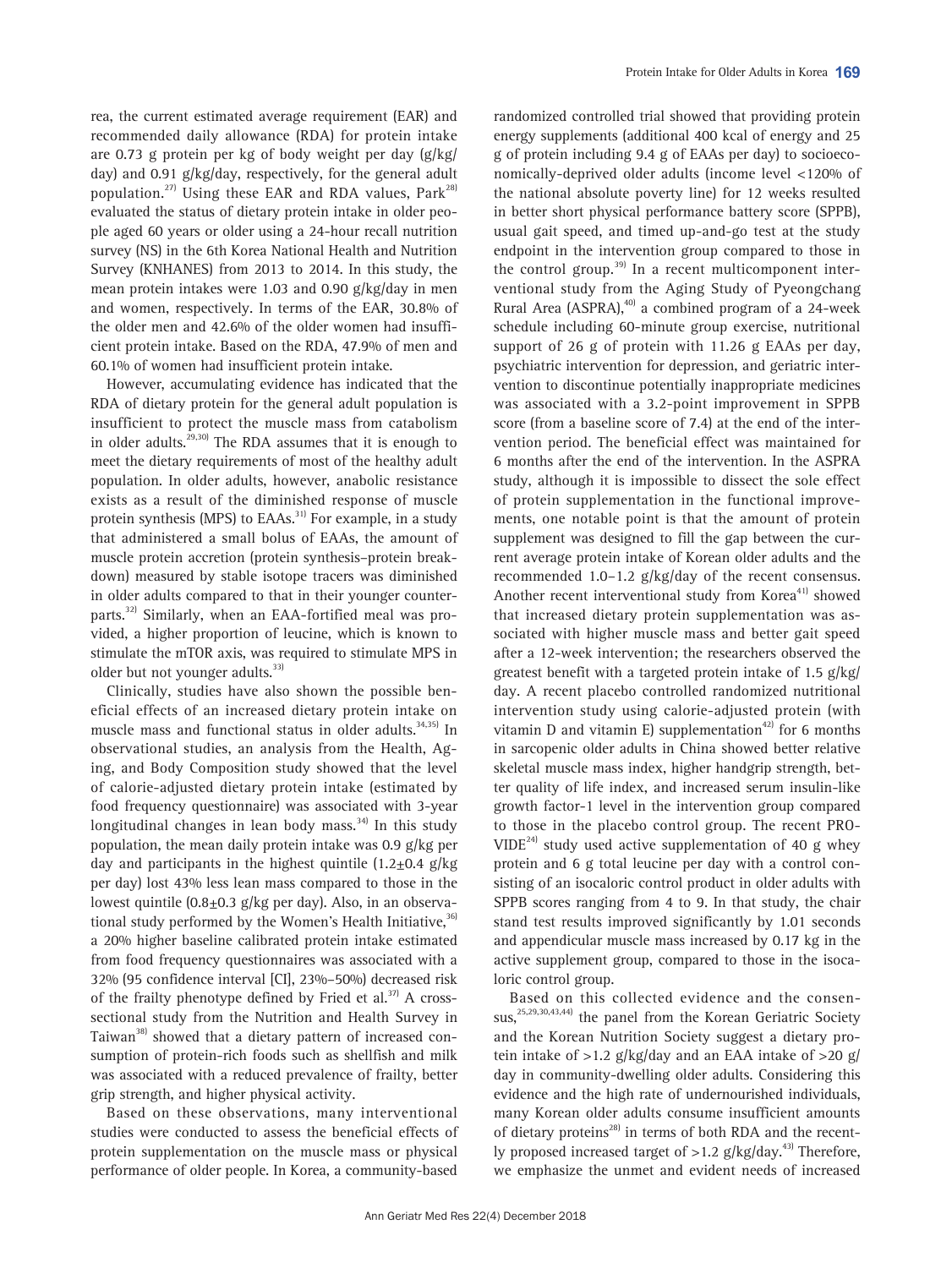dietary protein intake in the general older Korean population.

## IS THERE CLINICAL RELEVANCE FOR VARIOUS PRO-TEIN CHARACTERISTICS?

Summary: Protein quality and source may be considered when providing recommendations for dietary protein intake in older people. Leucine or BCAA and, β-HMB enrichment may be beneficial, although the clinical evidence remains insufficient. Fast protein (for example, whey protein) may be beneficial compared to slow protein (for example, casein protein), and protein of animal origin may be better than plant based protein in promoting muscle mass.

#### Leucine, Branched-Chain Amino Acids, and β-HMB

Studies have suggested that varying compositions of amino acids and parameters in terms of absorbance in dietary protein may affect anabolic characteristics.<sup>45,46)</sup> Previous mechanism studies have suggested that leucine, a branched-chain amino acid (BCAAs: leucine, isoleucine, and valine), might be the key to stimulate MPS via targeting of the mTOR system; this mechanistic hypothesis has been validated in human studies. $47,48$  However, the clinically meaningful benefits of BCAA supplementation remains elusive, with controversial effects of BCAAs or leucine supplementation in terms of a beneficial net protein balance.<sup>49,50)</sup> In a study that administered a 20 g bolus of labeled casein protein with or without 2.5 g of crystalline leucine, the postprandial MPS was higher for leucine co-administration in older men (mean age, 74 years). $51$ However, in a study that administered long-term leucine supplementation to older men (mean age, 71 years), 2.5 g of leucine provided with each meal for 3 months was not associated with either increased muscle mass or leg strength at the end of the study period. $52$ 

β-hydroxy-β-methylbutyrate (β-HMB), a metabolite of leucine endogenously produced in myocytes that simulates MPS through various mechanisms (MAPK/ERK, PI3K/Akt, and mTOR pathways), has been a recent research interest with respect to its possible beneficial effects in preserving muscle mass and strength in older adults.<sup>22,53,54)</sup> In a small study of older adults with SPPB scores of 9 or higher, daily supplementation with 3 g β-HMB was associated with less lean mass loss following a 10-day bed rest,<sup>55)</sup> although without significant functional benefits. In a recent systematic review, β-HMB was associated with improvement in lean mass, albeit without significant efficacy in muscle function.<sup>56)</sup> Ongoing clinical studies to assess the effects of β-HMB will provide further evidence of its potentially beneficial role in muscle mass and physical performance in older people (NCT02679742, NCT02043171).

## Absorption Characteristics and Intake Patterns of Proteins

Researchers have studied the effects of the differential absorption properties of dietary proteins on muscle mass regulation. In older adults, postprandial aminoacidemia and leucine flux and oxidation were greater for whey protein (so-called 'fast' protein) meals compared to those for casein protein (so-called 'slow' protein) meals.<sup>57,58)</sup> Clinically in healthy older adults, Walrand et al.<sup>59)</sup> assessed a 10-day protein supplementation, reporting that soluble milk proteins ('fast' protein) were better than casein protein ('slow' proteins) in terms of overcoming anabolic resistance associated with aging. Considering this evidence, 'fast' protein consumption in older adults may help to better preserve muscle mass.

Recently, researchers have hypothesized that evenly spreading the total daily protein intake throughout the day would benefit the preserving of muscle health in older adults. This hypothesis has been based on the observation that the majority of protein intake occurred in dinner meals.<sup>60)</sup> However, a study on protein feeding patterns in healthy young women<sup>61)</sup> showed no differences in nitrogen balance and whole body protein turnover between pulse (protein intake mainly in 1 meal) and spread (dividing daily protein intake over 4 meals) intake patterns in 2-week experimental periods. A randomized clinical trial performed in 20 healthy older adults (52 to 75 years of age) in an acute period (4 days) of protein meal intake revealed that the quantity but not the pattern of dietary protein intake determined the net protein accretion.<sup>62)</sup> Similarly, a more recent randomized clinical study $60$  showed that 8 weeks of even or uneven intake distributions of 1.1 g/kg/ day of protein resulted in no differences in muscle anabolic responses and strength and function in healthy older people. Based on this evidence, we recommend that older people increase their daily protein intake and that ancillary strategies to modify protein absorption characteristics, and dietary patterns might be considered.

#### Protein Sources

Milk- and soy-based proteins have been widely used for supplementation. Although both have capped scores of 100 in terms of protein digestibility-corrected amino acid score (PDCAAS), there have been controversies regarding the varying effects on amino acid accretion in skeletal muscle according to the sources of dietary protein.<sup>63-65)</sup> In an acute study of healthy younger people that compared amino acid incorporation between soy- and milk-protein supplements after resistance exercise, the net amino acid balance and protein fractional synthesis rate in muscles were higher for milk consumption than that for soy consumption.<sup>66)</sup> In a recent study using stable isotope amino acid tracers to measure whole body protein kinetics in older people, an egg-based isocaloric and isonitrogenous breakfast meal was associated with less protein breakdown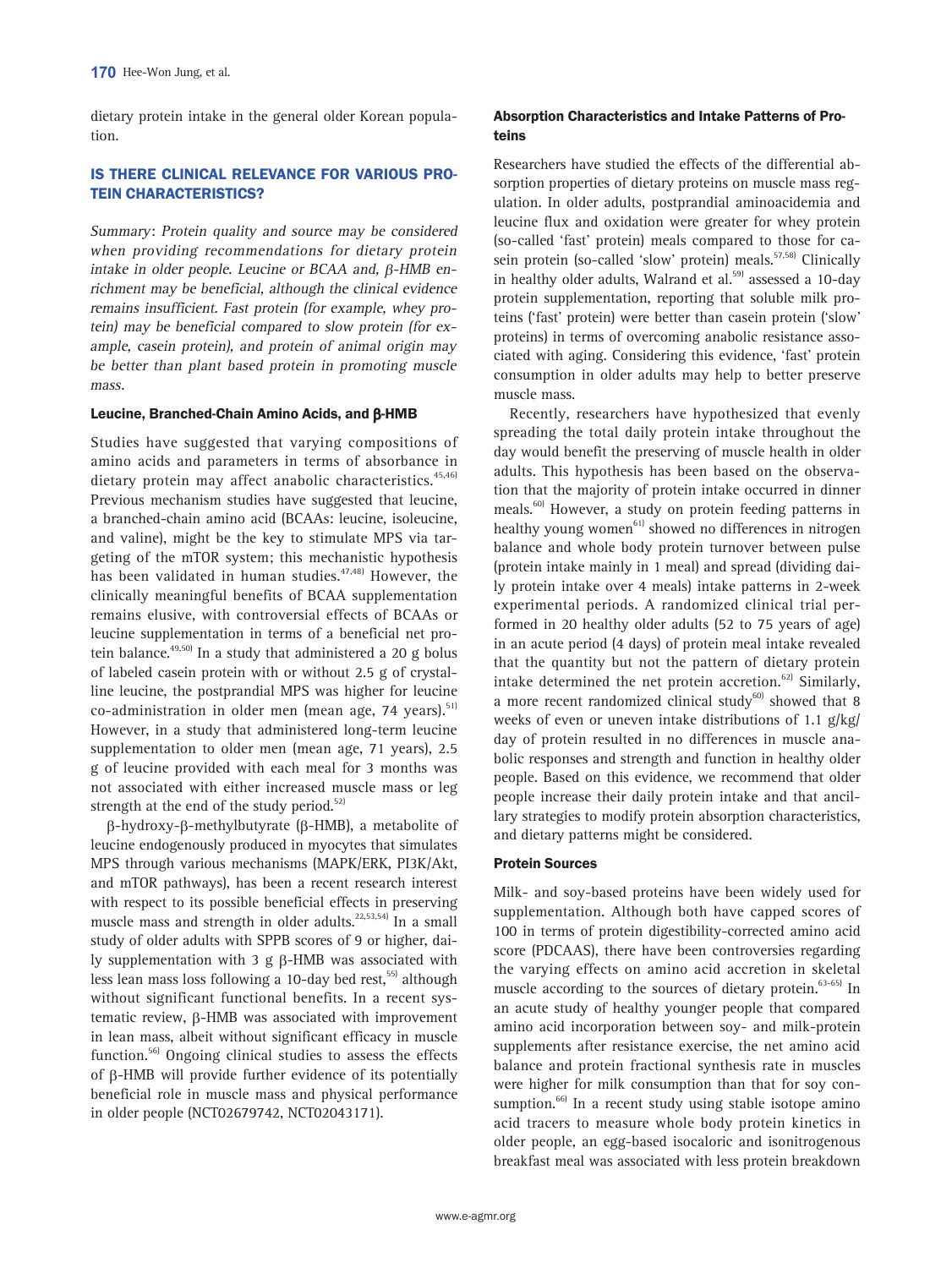and better net protein balance compared to those of a cereal-based control breakfast meal.<sup>67)</sup> The results of these studies support the hypothesis that protein source and quality may affect net protein accretion.

## ARE THERE SYNERGISTIC BENEFITS OF EXERCISE AND NUTRITION?

Summary: Evidence has shown that combining timely exercise and protein intake may synergistically stimulate MPS, leading to improved muscle mass and strength in older people.

MPS have been shown to increase up to 48 hours after resistance exercise in healthy adults.<sup>68)</sup> However, net protein balance, although improved compared to that in the basal nonexercise period, was still negative, due to muscle protein breakdown (MPB) exceeding MPS throughout the entire experimental time period. $68$ <sup>88</sup> A subsequent physiological study showed that combining resistance exercise with 6 g EAA drink versus a flavored placebo drink $69$ consumed 1 hour and 3 hours after exercise showed that EAAs with carbohydrates stimulated MPS but had no effect on MPB when compared to those for the placebo drink.

In clinical intervention studies, Tieland et al. $70)$  used a progressive resistance exercise program for 6 months with supplementary protein (15 g twice daily) or placebo in prefrail/frail older people (mean baseline body mass index [BMI] of 28.5  $\text{kg/m}^2$ ). In this study, lean mass gain was observed only in the protein supplementation group, although there was no statistically significant treatment (protein supplement) effect on physical performance. Another study by Chalé et al.<sup>71)</sup> compared the effects of whey protein concentrate to that of an isocaloric control on muscle mass and physical performance when combined with a progressive high-intensity resistance exercise in mobility-limited older adults (mean baseline BMI of 27.0  $\text{kg/m}^2$ ). In this study, the total body lean mass increased by 1.3% in the whey protein group and by 0.6% in the control group, although the difference was not statistically significant. There was no statistically significant difference in before-after changes between groups in terms of physical performance.

Kim et al. $^{72)}$  assessed the differential effects of exercise and amino acid supplementation on muscle strength in a 2×2 randomized controlled trial in older, sarcopenic Japanese women (mean baseline BMI of 18.7 kg/m<sup>2</sup>). In this 3-month study, only the combined exercise and amino acid group had significantly better knee extension strength than that of the health education group in post hoc analysis between 4 groups, suggesting the possible synergistic effects of amino acid supplementation and exercise. In contrast to 2 previous studies from western countries, the lower baseline BMI in this Asian study may be attributable to the synergistic role of amino acid supplementation

and exercise. Similarly, in a Korean multicomponent study incorporating exercise, nutrition, and geriatric assessment in rural community-dwelling older people with social vulnerability,<sup>40)</sup> lower BMI (<27 kg/m<sup>2</sup>) was associated with a better response to the intervention, suggesting that the beneficial effect of nutritional support would be greater in people with protein nutrition deficits when combined with exercise.35)

With varying results from individual studies, Cermak et al.<sup>73)</sup> combined 22 randomized controlled trials including 680 young and older adults to assess the efficacy of protein supplementation in augmenting the effects of resistance exercise. The pooled analysis revealed that protein supplementation was associated with improvements in fatfree mass and leg press strength when compared to those for a placebo after resistance exercise in both young and older adults. Based on this evidence, combining protein intake with appropriate exercise may synergistically improve muscle mass and strength in older adults.

## HOW TO DEAL WITH OLDER PATIENTS WITH ACUTE OR CHRONIC DISEASES?

Summary: For geriatric patients with acute or chronic diseases, tailored approaches for specific patients are recommended.

#### Acute Illness and Hospitalization

Nutritional support for older adults with acute illness and hospitalization should be tailored to their specific clinical situations. Hospitalized situations often make appropriate and sufficient protein intake difficult. However, studies suggest that sufficient protein and calorie supplementation may be beneficial in cases of acute illness with catabolic status. A study in Korea on nutritional status based on the Geriatric Nutritional Risk index showed that a poor baseline nutritional status in hospitalized patients was associated with worse 28-day mortality.<sup>74)</sup> However, to our knowledge, no study in Korea has assessed protein intake and clinical outcomes in acute or critical illness.

### Chronic Kidney Disease

In older adults with class 1 to 2 chronic kidney disease (CKD, estimated glomerular filtration rate [eGFR] >60 mL/  $min/1.73$   $m^2$ ), a protein intake similar to that of healthy older people appears to be safe, with no notable literaturebased evidence to suggest protein restriction in this population. The 2012 Kidney Disease Improving Global Outcomes (KDIGO) guideline indicated that there appears to be no benefit in restricting protein intake to less than 0.8  $g/kg/day$  based on clinical trials.<sup>75)</sup> However, the KDIGO suggested to avoid high protein intake  $(>1.3 \text{ g/kg} \text{ per day})$ in adults with CKD at risk of progression. The PROT-AGE group suggested that a protein intake of >0.8 g/kg per day is safe with GFR monitoring in CKD patients with an eGFR of 30–60 mL/min/1.73  $m^{2,25}$  and that protein intake should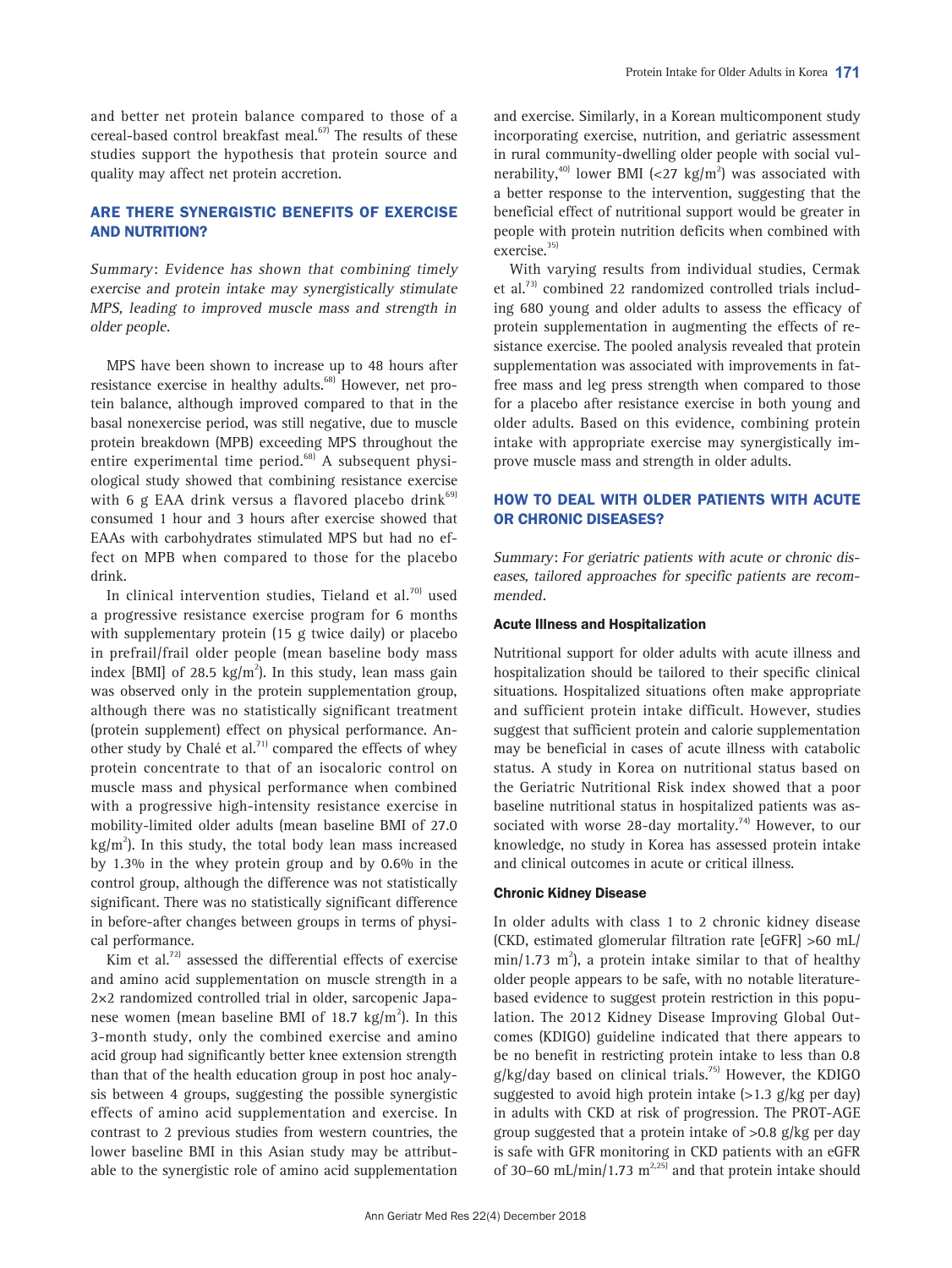Table 1. Summary of the recommendations from the joint committee of the Sarcopenia-Frailty Study Group of the Korean Geriatric Society and the Korean Nutrition Society

| Summary of the recommendations                                                                                                             |
|--------------------------------------------------------------------------------------------------------------------------------------------|
| 1. What is the clinically recommended protein intake for Korean older adults?                                                              |
| Bosed on the currently available evidence we recommend a distany protein intake of $\leq 1.2$ g/kg and $\leq 20$ gecential amino acids per |

d on the currently available evidence, we recommend a dietary protein intake of >1.2 g/kg and >20 g essential amino acids per day in healthy older adults.

2. Is there clinical relevance in varying the protein characteristics?

 Protein quality and source may be considered when providing recommendations for dietary protein intake in older people. Leucine or BCAAs and β-HMB enrichment may be beneficial, although the clinical evidence is insufficient. Fast protein (for example, whey protein) may be beneficial compared to slow protein (for example, casein protein), and protein of animal origin may be better than plant-based protein in promoting muscle mass.

3. Are there synergistic benefits of exercise on nutritional support?

 Evidence indicates that the combination of timely exercises with protein intake may synergistically stimulate muscle protein synthesis, leading to improved muscle mass and strength in older people.

4. How to address older patients with acute or chronic diseases in terms of dietary protein intake? For geriatric patients with acute or chronic diseases, tailored approaches for specific patients are recommended.

BCAA, branched chain amino acids; β-HMB, β-hydroxy-β-methylbutyrate.

be limited to 0.8 g/kg per day in patients with an eGFR  $<$ 30 mL/min/1.73 m<sup>2</sup>.

On the other hand, patients undergoing hemodialysis or peritoneal dialysis do not have to prevent progression of CKD, with ongoing catabolic pressure by dialysis. Therefore, in these patients, experts recommend that the protein intake should be maintained at >1.8 g/kg per day.<sup>25)</sup> Since physical frailty is common and associated with adverse outcomes in patients with  $CKD$ ,<sup>76-78)</sup> more studies on this issue in Korea are required to develop population-based recommendations.

#### Liver Cirrhosis

The prevalence and mortality due to liver cirrhosis are higher in Korea compared to those in western countries.<sup>79)</sup> Therefore, the issue of dietary protein intake should be addressed in Korea, since liver cirrhosis is a well-known clinical condition for which either access or insufficient intake may be harmful for clinical outcomes of the patients.

Liver cirrhosis is an intriguing clinical condition in older adults. On the one hand, protein intake should be restricted in patients with advanced disease to prevent hepatic encephalopathy.<sup>80)</sup> On the other hand, malnutrition is one of the most frequent clinical problems in liver cirrhosis and sarcopenia is directly associated with poor clinical outcomes in cirrhotic patients. $80,81)$  With these clinical issues, the Japan Society of Hepatology recently published the first guideline for sarcopenia in patients with liver diseases.<sup>82)</sup> Regarding protein support in this population, the few studies have focused mostly on BCAAs<sup>83-85)</sup> rather than on total protein intake. However, the authors did not find any clinical research on protein intake in older cirrhotic patients in Korea.

## CONCLUDING REMARKS AND SUGGESTIONS FOR FURTHER RESEARCH

This joint committee of Sarcopenia-Frailty Study group

of the Korean Geriatric Society and the Korean Nutrition Society made evidence-based recommendations regarding dietary protein intake to prevent or delay sarcopenia in Korean older adults, as summarized in Table 1. We noted that older people are consuming suboptimal amounts of dietary protein considering the protein requirements to support muscle mass and performance in Korea. Although developed countries have been accumulating researchbased evidence to guide dietary intake in both healthy older people and people with comorbidities, we noted that the research is insufficient in developing evidence-based guidelines for protein intake in the Korean older population. We posit that there should be more well-designed, prospective studies on protein intake in older people of Korea in terms of (1) the amount of daily protein intake; (2) the effects of varying proteins characteristics, amino acids, or amino acid analogues; (3) the synergistic benefits of combining resistance exercise and protein supplements; and (4) the effect of dietary protein intake on various clinical conditions. Based on these studies to be conducted in the future, we have to promote public awareness of the importance of sufficient daily protein intake to prevent or at least delay the development and progression of sarcopenia and the frailty spectrum.

#### CONFLICTS OF INTEREST DISCLOSURES

The researchers claim no conflicts of interest.

#### REFERENCES

- 1. Kontis V, Bennett JE, Mathers CD, Li G, Foreman K, Ezzati M. Future life expectancy in 35 industrialised countries: projections with a Bayesian model ensemble. Lancet 2017;389:1323-35.
- 2. Cruz-Jentoft AJ, Baeyens JP, Bauer JM, Boirie Y, Cederholm T, Landi F, et al. Sarcopenia: European consensus on definition and diagnosis: Report of the European Working Group on Sarcopenia in Older People. Age Ageing 2010;39:412-23.
- 3. Chen LK, Liu LK, Woo J, Assantachai P, Auyeung TW, Bahyah KS,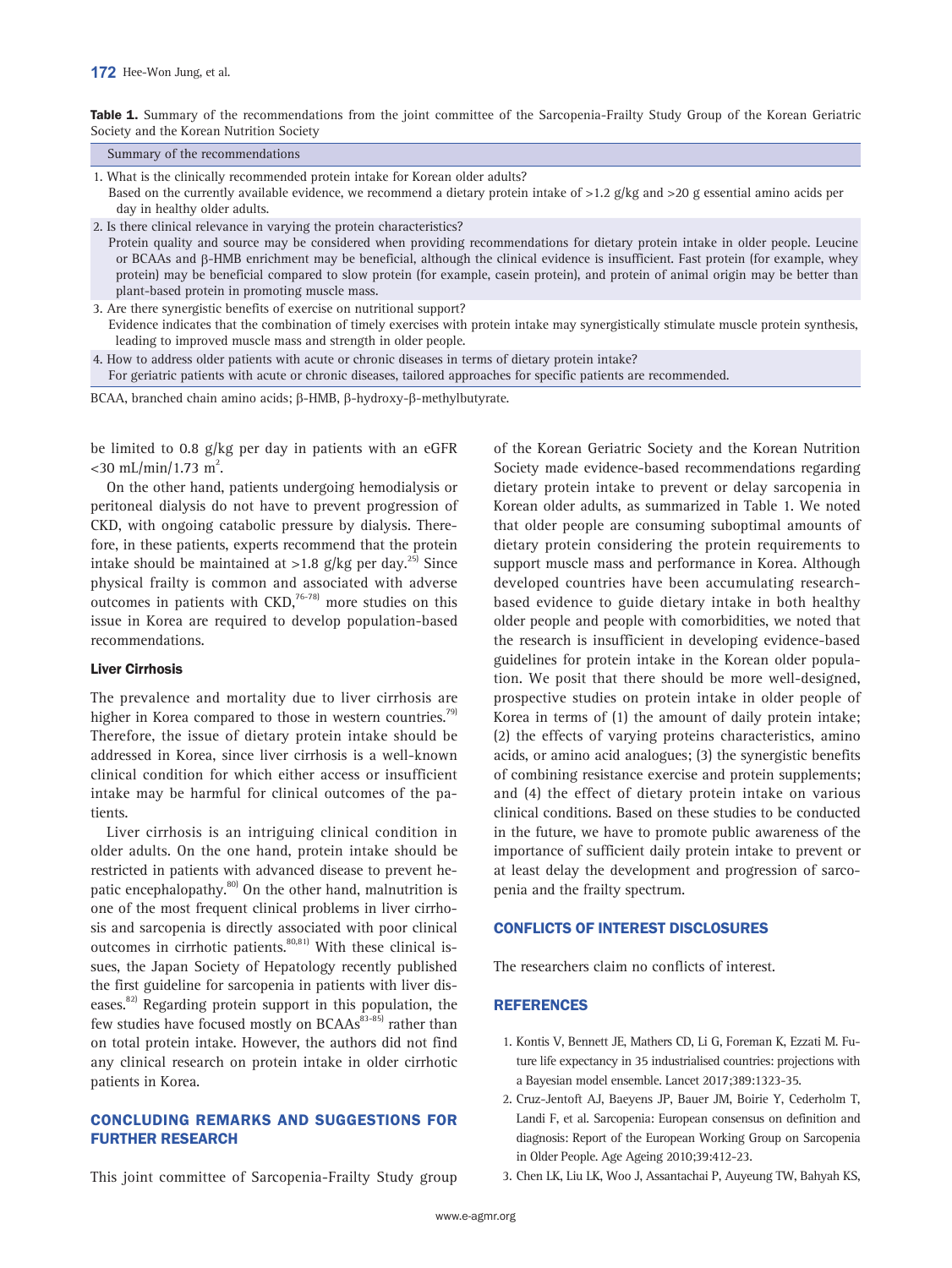et al. Sarcopenia in Asia: consensus report of the Asian Working Group for Sarcopenia. J Am Med Dir Assoc 2014;15:95-101.

- 4. Jang IY, Jung HW, Lee CK, Yu SS, Lee YS, Lee E. Comparisons of predictive values of sarcopenia with different muscle mass indices in Korean rural older adults: a longitudinal analysis of the Aging Study of PyeongChang Rural Area. Clin Interv Aging 2018;13:91- 9.
- 5. Cesari M. Physical frailty and sarcopenia: development of a framework for supporting interventions against incident mobility disability. Ann Geriatr Med Res 2017;21:42-8.
- 6. Landi F, Liperoti R, Russo A, Giovannini S, Tosato M, Capoluongo E, et al. Sarcopenia as a risk factor for falls in elderly individuals: results from the ilSIRENTE study. Clin Nutr 2012;31:652-8.
- 7. Jung HW, Kim JW, Kim JY, Kim SW, Yang HK, Lee JW, et al. Effect of muscle mass on toxicity and survival in patients with colon cancer undergoing adjuvant chemotherapy. Support Care Cancer 2015;23:687-94.
- 8. Prado CM, Baracos VE, McCargar LJ, Reiman T, Mourtzakis M, Tonkin K, et al. Sarcopenia as a determinant of chemotherapy toxicity and time to tumor progression in metastatic breast cancer patients receiving capecitabine treatment. Clin Cancer Res 2009;15:2920-6.
- 9. Englesbe MJ, Patel SP, He K, Lynch RJ, Schaubel DE, Harbaugh C, et al. Sarcopenia and mortality after liver transplantation. J Am Coll Surg 2010;211:271-8.
- 10. Verlaan S, Aspray TJ, Bauer JM, Cederholm T, Hemsworth J, Hill TR, et al. Nutritional status, body composition, and quality of life in community-dwelling sarcopenic and non-sarcopenic older adults: A case-control study. Clin Nutr 2017;36:267-74.
- 11. Jung HW, Kim SW, Chin HJ, Kim CH, Kim KI. Skeletal muscle mass as a predictor of mortality in the elderly population. Korean J Med 2013;85:167-73.
- 12. Kim JH, Lim S, Choi SH, Kim KM, Yoon JW, Kim KW, et al. Sarcopenia: an independent predictor of mortality in communitydwelling older Korean men. J Gerontol A Biol Sci Med Sci 2014;69:1244-52.
- 13. Cao L, Morley JE. Sarcopenia is recognized as an independent condition by an International Classification of Disease, Tenth Revision, Clinical Modification (ICD-10-CM) code. J Am Med Dir Assoc 2016;17:675-7.
- 14. Jang HC. How to diagnose sarcopenia in Korean older adults? Ann Geriatr Med Res 2018;22:73-9.
- 15. Park HM. Current status of sarcopenia in Korea: a focus on Korean geripausal women. Ann Geriatr Med Res 2018;22:52-61.
- 16. Cohen S, Nathan JA, Goldberg AL. Muscle wasting in disease: molecular mechanisms and promising therapies. Nat Rev Drug Discov 2015;14:58-74.
- 17. Thomas DR. Loss of skeletal muscle mass in aging: examining the relationship of starvation, sarcopenia and cachexia. Clin Nutr 2007;26:389-99.
- 18. Jung HW, Kim SW, Lim JY, Kim KW, Jang HC, Kim CH, et al. Frailty status can predict further lean body mass decline in older adults. J Am Geriatr Soc 2014;62:2110-7.
- 19. Rooks D, Praestgaard J, Hariry S, Laurent D, Petricoul O, Perry RG, et al. Treatment of sarcopenia with bimagrumab: results from a phase II, randomized, controlled, proof-of-concept study. J Am

Geriatr Soc 2017;65:1988-95.

- 20. Becker C, Lord SR, Studenski SA, Warden SJ, Fielding RA, Recknor CP, et al. Myostatin antibody (LY2495655) in older weak fallers: a proof-of-concept, randomised, phase 2 trial. Lancet Diabetes Endocrinol 2015;3:948-57.
- 21. Papanicolaou DA, Ather SN, Zhu H, Zhou Y, Lutkiewicz J, Scott BB, et al. A phase IIA randomized, placebo-controlled clinical trial to study the efficacy and safety of the selective androgen receptor modulator (SARM), MK-0773 in female participants with sarcopenia. J Nutr Health Aging 2013;17:533-43.
- 22. Cruz-Jentoft AJ. Beta-hydroxy-beta-methyl butyrate (HMB): From experimental data to clinical evidence in sarcopenia. Curr Protein Pept Sci 2018;19:668-72.
- 23. Benoit B, Meugnier E, Castelli M, Chanon S, Vieille-Marchiset A, Durand C, et al. Fibroblast growth factor 19 regulates skeletal muscle mass and ameliorates muscle wasting in mice. Nat Med 2017;23:990-6.
- 24. Bauer JM, Verlaan S, Bautmans I, Brandt K, Donini LM, Maggio M, et al. Effects of a vitamin D and leucine-enriched whey protein nutritional supplement on measures of sarcopenia in older adults, the PROVIDE study: a randomized, double-blind, placebocontrolled trial. J Am Med Dir Assoc 2015;16:740-7.
- 25. Bauer J, Biolo G, Cederholm T, Cesari M, Cruz-Jentoft AJ, Morley JE, et al. Evidence-based recommendations for optimal dietary protein intake in older people: a position paper from the PROT-AGE Study Group. J Am Med Dir Assoc 2013;14:542-59.
- 26. Baum JI, Kim IY, Wolfe RR. Protein consumption and the elderly: what is the optimal level of intake? Nutrients 2016 Jun 8;8(6). pii: E359. https://doi.org/10.3390/nu8060359.
- 27. Ministry of Health and Welfare. Dietary reference intakes for Koreans. Sejong (Korea): Ministry of Health and Welfare; 2015.
- 28. Park HA. Adequacy of Protein Intake among Korean Elderly: An Analysis of the 2013-2014 Korea National Health and Nutrition Examination Survey Data. Korean J Fam Med 2018;39:130-4.
- 29. Volpi E, Campbell WW, Dwyer JT, Johnson MA, Jensen GL, Morley JE, et al. Is the optimal level of protein intake for older adults greater than the recommended dietary allowance? J Gerontol A Biol Sci Med Sci 2013;68:677-81.
- 30. Morais JA, Chevalier S, Gougeon R. Protein turnover and requirements in the healthy and frail elderly. J Nutr Health Aging 2006;10:272-83.
- 31. Breen L, Phillips SM. Skeletal muscle protein metabolism in the elderly: Interventions to counteract the 'anabolic resistance' of ageing. Nutr Metab (Lond) 2011;8:68.
- 32. Katsanos CS, Kobayashi H, Sheffield-Moore M, Aarsland A, Wolfe RR. Aging is associated with diminished accretion of muscle proteins after the ingestion of a small bolus of essential amino acids. Am J Clin Nutr 2005;82:1065-73.
- 33. Katsanos CS, Kobayashi H, Sheffield-Moore M, Aarsland A, Wolfe RR. A high proportion of leucine is required for optimal stimulation of the rate of muscle protein synthesis by essential amino acids in the elderly. Am J Physiol Endocrinol Metab 2006;291:E381- 7.
- 34. Houston DK, Nicklas BJ, Ding J, Harris TB, Tylavsky FA, Newman AB, et al. Dietary protein intake is associated with lean mass change in older, community-dwelling adults: the Health, Ag-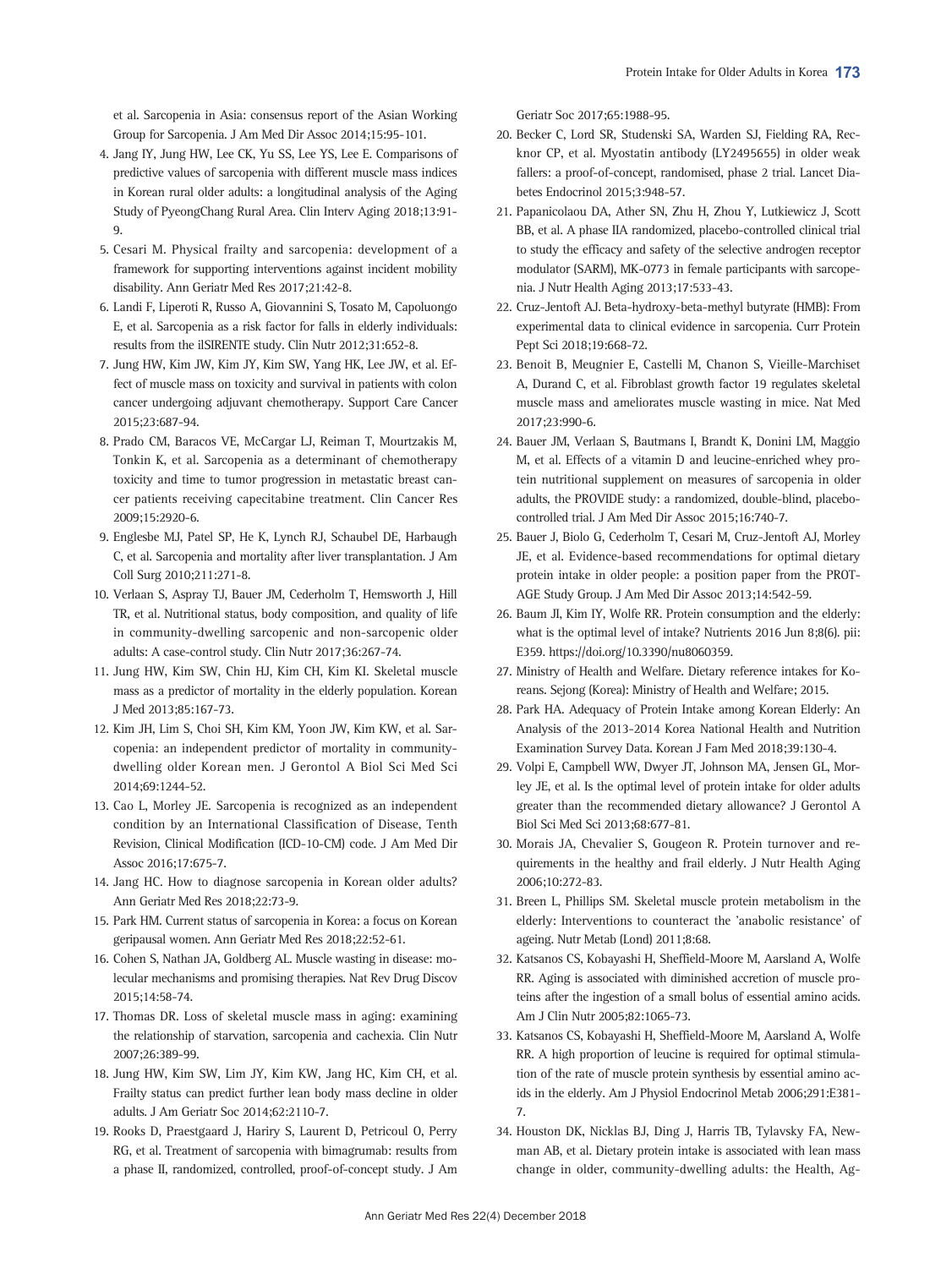ing, and Body Composition (Health ABC) Study. Am J Clin Nutr 2008;87:150-5.

- 35. Layman DK, Evans E, Baum JI, Seyler J, Erickson DJ, Boileau RA. Dietary protein and exercise have additive effects on body composition during weight loss in adult women. J Nutr 2005;135:1903- 10.
- 36. Beasley JM, LaCroix AZ, Neuhouser ML, Huang Y, Tinker L, Woods N, et al. Protein intake and incident frailty in the Women's Health Initiative observational study. J Am Geriatr Soc 2010;58:1063-71.
- 37. Fried LP, Tangen CM, Walston J, Newman AB, Hirsch C, Gottdiener J, et al. Frailty in older adults: evidence for a phenotype. J Gerontol A Biol Sci Med Sci 2001;56:M146-56.
- 38. Lo YL, Hsieh YT, Hsu LL, Chuang SY, Chang HY, Hsu CC, et al. Dietary pattern associated with frailty: results from Nutrition and Health Survey in Taiwan. J Am Geriatr Soc 2017;65:2009-15.
- 39. Kim CO, Lee KR. Preventive effect of protein-energy supplementation on the functional decline of frail older adults with low socioeconomic status: a community-based randomized controlled study. J Gerontol A Biol Sci Med Sci 2013;68:309-16.
- 40. Jang IY, Jung HW, Park H, Lee CK, Yu SS, Lee YS, et al. A multicomponent frailty intervention for socioeconomically vulnerable older adults: a designed-delay study. Clin Interv Aging 2018;13:1799-814.
- 41. Park Y, Choi JE, Hwang HS. Protein supplementation improved muscle mass and physical performance in the undernourished prefrail and frail elderly: a randomized, double-blind, placebo controlled trial. Am J Clin Nutr 2018;108:1026-33.
- 42. Bo Y, Liu C, Ji Z, Yang R, An Q, Zhang X, et al. A high whey protein, vitamin D and E supplement preserves muscle mass, strength, and quality of life in sarcopenic older adults: A double-blind randomized controlled trial. Clin Nut. 2018 Jan 9 [Epub]. pii: S0261- 5614(18)30007-4. https://doi.org/0.1016/j.clnu.2017.12.020.
- 43. Paddon-Jones D, Rasmussen BB. Dietary protein recommendations and the prevention of sarcopenia. Curr Opin Clin Nutr Metab Care 2009;12:86-90.
- 44. Deutz NE, Bauer JM, Barazzoni R, Biolo G, Boirie Y, Bosy-Westphal A, et al. Protein intake and exercise for optimal muscle function with aging: recommendations from the ESPEN Expert Group. Clin Nutr 2014;33:929-36.
- 45. Bauer JM, Diekmann R. Protein supplementation with aging. Curr Opin Clin Nutr Metab Care 2015;18:24-31.
- 46. Volpi E, Kobayashi H, Sheffield-Moore M, Mittendorfer B, Wolfe RR. Essential amino acids are primarily responsible for the amino acid stimulation of muscle protein anabolism in healthy elderly adults. Am J Clin Nutr 2003;78:250-8.
- 47. Dreyer HC, Drummond MJ, Pennings B, Fujita S, Glynn EL, Chinkes DL, et al. Leucine-enriched essential amino acid and carbohydrate ingestion following resistance exercise enhances mTOR signaling and protein synthesis in human muscle. Am J Physiol Endocrinol Metab 2008;294:E392-400.
- 48. Norton LE, Layman DK. Leucine regulates translation initiation of protein synthesis in skeletal muscle after exercise. J Nutr 2006;136:533S-7S.
- 49. Wolfe RR. Branched-chain amino acids and muscle protein synthesis in humans: myth or reality? J Int Soc Sports Nutr

2017;14:30.

- 50. Casperson SL, Sheffield-Moore M, Hewlings SJ, Paddon-Jones D. Leucine supplementation chronically improves muscle protein synthesis in older adults consuming the RDA for protein. Clin Nutr 2012;31:512-9.
- 51. Wall BT, Hamer HM, de Lange A, Kiskini A, Groen BB, Senden JM, et al. Leucine co-ingestion improves post-prandial muscle protein accretion in elderly men. Clin Nutr 2013;32:412-9.
- 52. Verhoeven S, Vanschoonbeek K, Verdijk LB, Koopman R, Wodzig WK, Dendale P, et al. Long-term leucine supplementation does not increase muscle mass or strength in healthy elderly men. Am J Clin Nutr 2009;89:1468-75.
- 53. Eley HL, Russell ST, Baxter JH, Mukerji P, Tisdale MJ. Signaling pathways initiated by beta-hydroxy-beta-methylbutyrate to attenuate the depression of protein synthesis in skeletal muscle in response to cachectic stimuli. Am J Physiol Endocrinol Metab 2007;293:E923-31.
- 54. Kornasio R, Riederer I, Butler-Browne G, Mouly V, Uni Z, Halevy O. Beta-hydroxy-beta-methylbutyrate (HMB) stimulates myogenic cell proliferation, differentiation and survival via the MAPK/ERK and PI3K/Akt pathways. Biochim Biophys Acta 2009;1793:755- 63.
- 55. Deutz NE, Pereira SL, Hays NP, Oliver JS, Edens NK, Evans CM, et al. Effect of β-hydroxy-β-methylbutyrate (HMB) on lean body mass during 10 days of bed rest in older adults. Clin Nutr 2013;32:704-12.
- 56. Wu H, Xia Y, Jiang J, Du H, Guo X, Liu X, et al. Effect of betahydroxy-beta-methylbutyrate supplementation on muscle loss in older adults: a systematic review and meta-analysis. Arch Gerontol Geriatr 2015;61:168-75.
- 57. Dangin M, Boirie Y, Garcia-Rodenas C, Gachon P, Fauquant J, Callier P, et al. The digestion rate of protein is an independent regulating factor of postprandial protein retention. Am J Physiol Endocrinol Metab 2001;280:E340-8.
- 58. Dangin M, Guillet C, Garcia-Rodenas C, Gachon P, Bouteloup-Demange C, Reiffers-Magnani K, et al. The rate of protein digestion affects protein gain differently during aging in humans. J Physiol 2003;549(Pt 2):635-44.
- 59. Walrand S, Gryson C, Salles J, Giraudet C, Migné C, Bonhomme C, et al. Fast-digestive protein supplement for ten days overcomes muscle anabolic resistance in healthy elderly men. Clin Nutr 2016;35:660-8.
- 60. Kim IY, Schutzler S, Schrader AM, Spencer HJ, Azhar G, Wolfe RR, et al. Protein intake distribution pattern does not affect anabolic response, lean body mass, muscle strength or function over 8 weeks in older adults: a randomized-controlled trial. Clin Nutr 2018;37:488-93.
- 61. Arnal MA, Mosoni L, Boirie Y, Houlier ML, Morin L, Verdier E, et al. Protein feeding pattern does not affect protein retention in young women.J Nutr 2000;130:1700-4.
- 62. Kim IY, Schutzler S, Schrader A, Spencer H, Kortebein P, Deutz NE, et al. Quantity of dietary protein intake, but not pattern of intake, affects net protein balance primarily through differences in protein synthesis in older adults. Am J Physiol Endocrinol Metab 2015;308:E21-8.
- 63. Millward DJ, Layman DK, Tomé D, Schaafsma G. Protein qual-